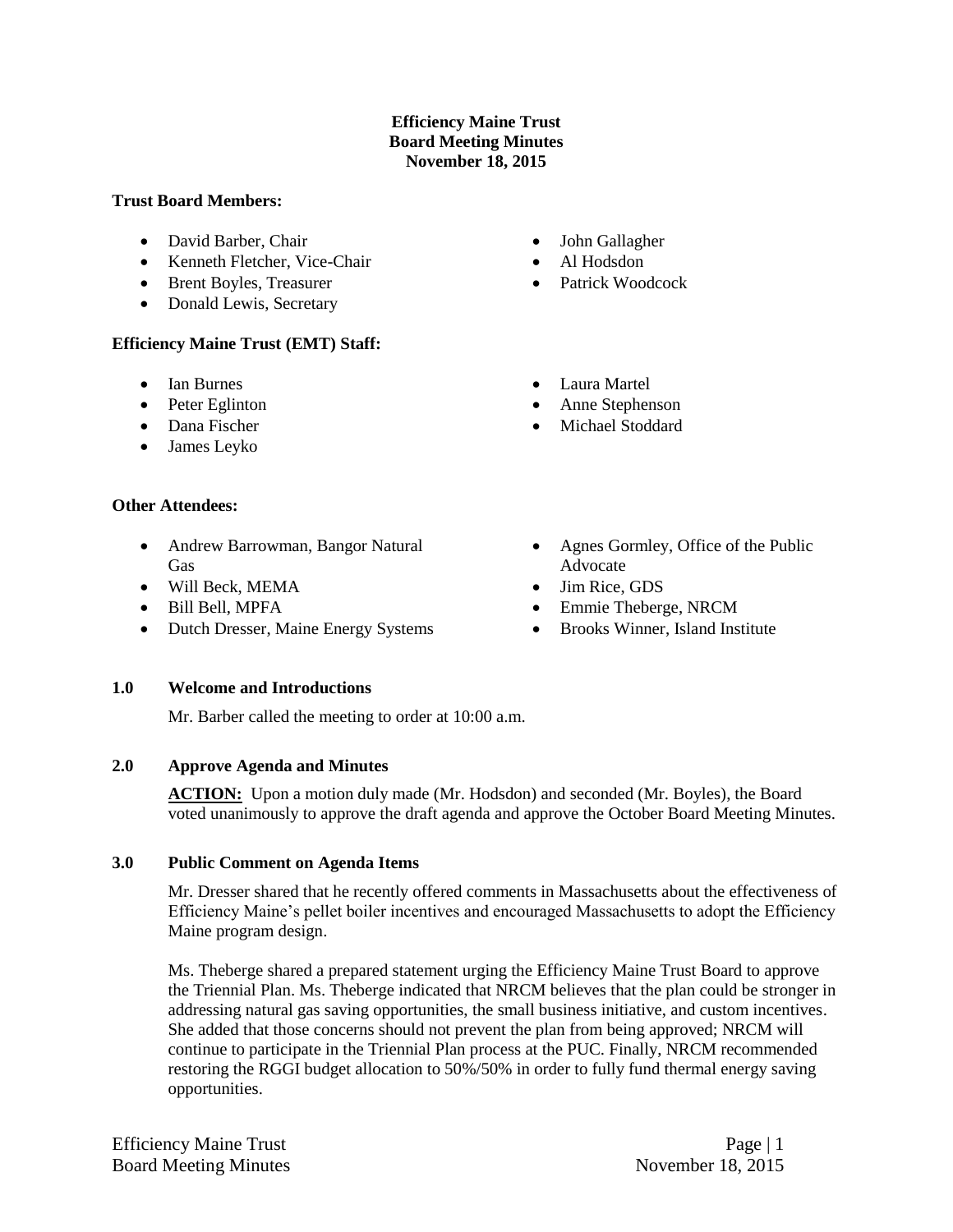#### **4.0 REVIEW and APPROVE Triennial Plan**

Mr. Stoddard directed the Board's attention to a memo, dated November 13, 2015, on modifications and options for the Triennial Plan. He began the discussion by briefing the Board on a conversation he had with Ms. Pistner from the Attorney General's office on the guiding language in the RGGI statute about how RGGI revenues should be "apportioned." He said Ms. Pistner indicated that the statutory language appears ambiguous: electing to apportion the RGGI funds according to new investment principles or continuing to apply the allocation the most recent apportionment directed by the Legislature, even if that specific apportionment had "sunset," were both reasonable interpretations. The latter interpretation supports continuing to allocate 35% of RGGI revenues to reduce residential heating demand, 50% to energy savings in the Commercial and Industrial sectors, and 15% to the PUC to be disbursed to ratepayers. Mr. Woodcock noted that the Trust's Annual Report requests further guidance from the Legislature on this issue.

Mr. Stoddard then moved to the second item discussed in the memo: low-income budget allocations. The budget for programs that are exclusively directed to low-income customers could be increased by setting aside10% of the budget dedicated to all electricity costs (including crosscutting initiatives and administrative costs), or to 10% of the budget dedicated to electricitysaving programs (net of cross-cutting initiatives and administrative costs). The latter approach (applying a allocation percentage to just the program budgets) is similar to how RGGI funding is presently handled, and has been approved in that instance by the PUC. Mr. Lewis pointed out that it would be challenging to account for and sub-total low-income funds differently than all other program allocations. Mr. Fletcher asked if the statute directed 10% of the funds "collected"; Mr. Stoddard clarified that it does not specify "collected." The Board concluded that applying the 10% to the electric budget program subtotal was appropriate.

The discussion moved next to greenhouse gas (GHG) savings from the transportation sector. The Board approved the addition of language about exploring options to save GHG from the transportation sector through the Custom Program, as proposed in the memo.

Mr. Stoddard then discussed the sensitivity analysis that was performed by the Staff and modeling consultants, as had been requested by the Board at the prior meeting. The sensitivity analysis estimated the potential impact of lower wholesale electricity prices than those developed in the AESC 2015 Study and used in the Plan's MACE model. After discussion with Mr. Woodcock, the Staff directed the modelers to run a sensitivity analysis assuming that wholesale electricity prices followed the trajectory of future prices reported by London Economics in a recent study performed for the Maine PUC (capacity prices were not changed). Mr. Stoddard added that the results of the sensitivity analysis will be submitted to the PUC as part of the Triennial Plan submission. The sensitivity analysis reflected only a modest change from originally MACE budgets that assumed prices reported in the AESC 2015 study.

Mr. Woodcock suggested two additional items for discussion. The first is establishing a clearer line between MaineHousing and Efficiency Maine in the way low-income homeowners are served. Mr. Woodcock suggested that the Trust Staff develop an MOU with MaineHousing on areas of focus, and consider if MaineHousing should act as the implementer of low-income programs currently delivered by the Trust. Mr. Gallagher added that the Trust and MaineHousing already coordinate programs and complement each other but further discussions might reveal more efficient ways of delivering services. Mr. Stoddard agreed that it was something that has been discussed over the years; Mr. Stoddard said that an advantage of the current division is that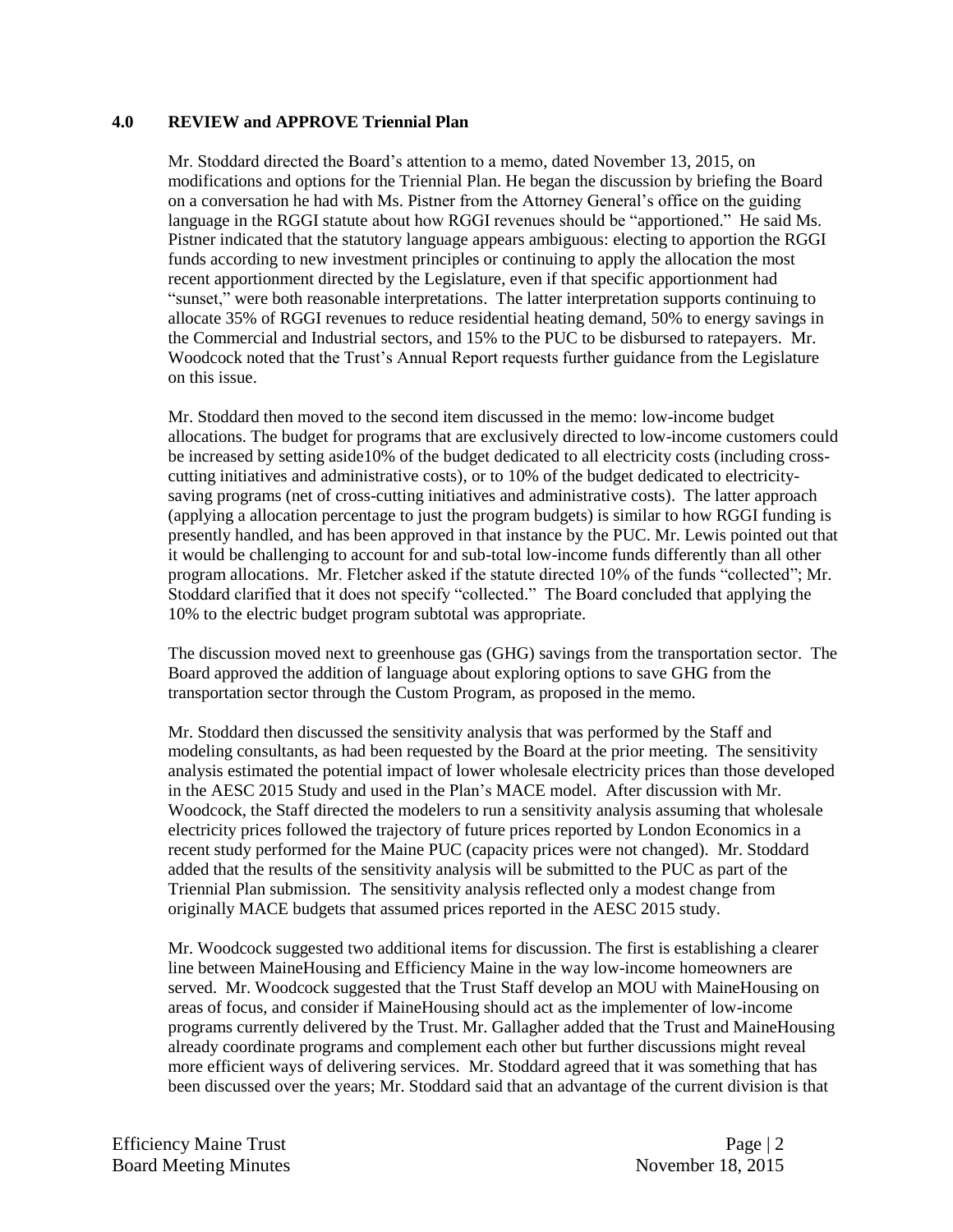the Trust's programs were not subject to the same administrative burden as MaineHousing's federally funded programs.

Mr. Woodcock shared his thanks to the Staff for the additional information provided on the residential lighting program; he added that he still had concerns about the residential lighting program. Mr. Woodcock added that he would like the program to focus more on small, rural retail locations and specialty bulbs; he raised his concern that a high-volume of CFLs and LEDs may be being used in seasonal homes or stored and not put into use. Ms. Martel clarified that participation of seasonal homes and the different usage pattern are already reflected in program saving calculations. Mr. Stoddard also added that the program has made a significant effort to include local hardware stores and to target retailers in rural Maine. Mr. Stoddard said that the program includes a constantly growing number of efficient bulbs for use in specialty sockets.

Mr. Woodcock asked when the Trust will retire bulb incentives. Ms. Martel added that the Triennial Plan proposes to reduce the lighting incentive budget each year to reflect EISA standards, declining opportunity, and lower LED prices. Ms. Martel added that program evaluations conclude there is still significant opportunity. Mr. Barber suggested that since the Triennial Plan already reflects a shifting focus of the lighting program that adjustments in program design could be discussed at a future program committee meeting.

Mr. Gallagher concluded the discussion by adding that he was disappointed in a recent opinion editorial that suggested that the ex-officio members of the Board were politically motivated in their votes and participation in Trust meetings.

**ACTION:** Upon a motion duly made (Mr. Lewis) and seconded (Mr. Hodsdon), the Board voted unanimously (7-0) that:

[The Board] find[s] that the plan is consistent with the statutory authority for each source of funds that will be used to implement the plan, with the state energy efficiency targets in paragraph F of section 10104(4) of the Efficiency Maine Trust Act, and with the best practices of program administration; and,

[The Board] approve[s] the plan as presented to the Board on October 27, 2015, and with the following amendments:

- a. Incorporating the assumptions of the Revised Base Case and the impacts reflected in Tables A1 and A3 in the Attachment to the memo dated November 13, 2015;
- b. Adjusting the Low Income Direct Install budget as presented in the "alternative approach" in the memo dated November 13, 2015;
- c. Including the language as present in the paragraph labeled "INSERT" of Item 3 of the memo dated November 13, 2015; and,
- d. Including the assumptions and results of the sensitivity analysis in the Trust's filing of the Final Plan to the PUC.